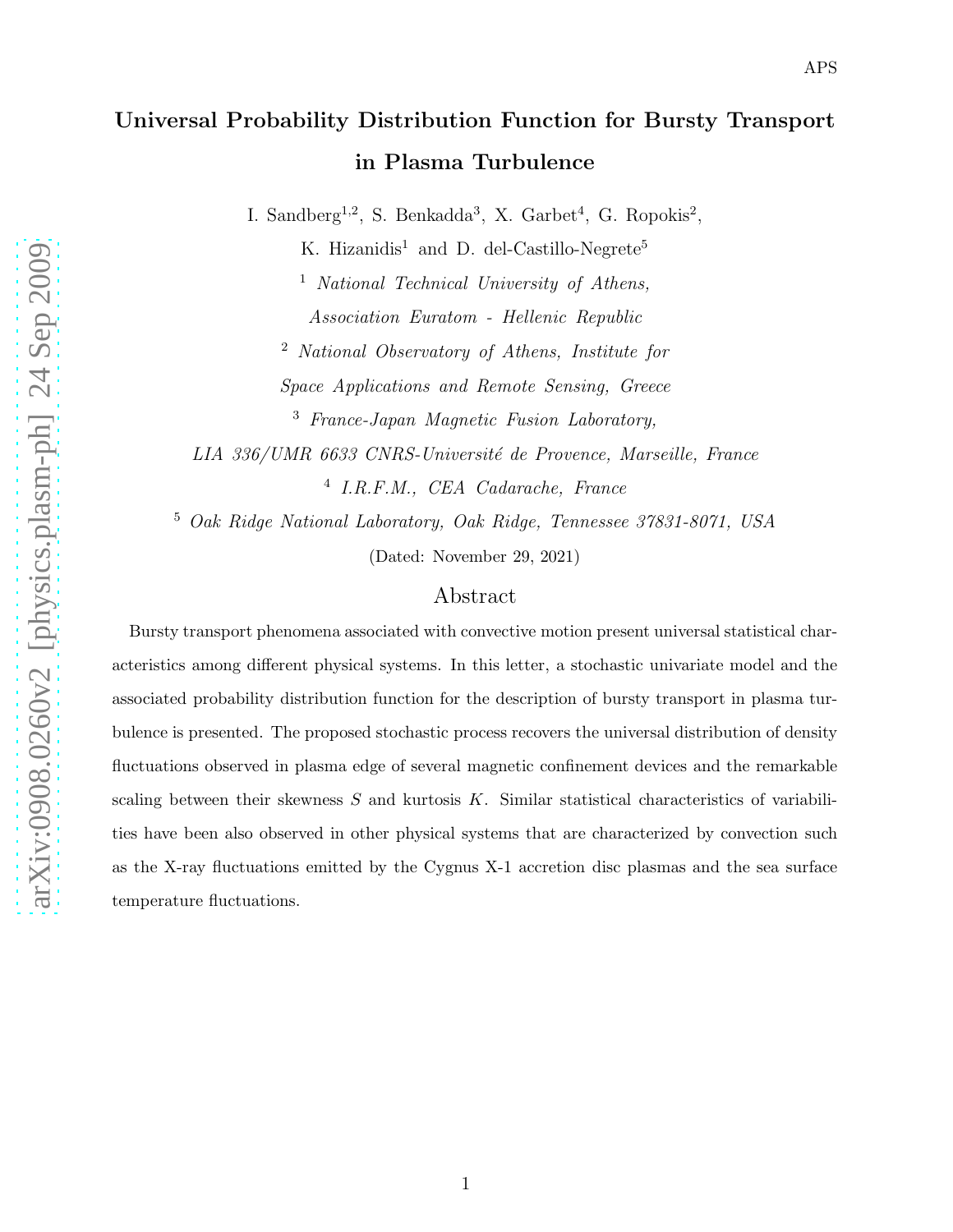Plasma turbulence and the associated heat and particle transport play a major role in the levels of plasma confinement in magnetic fusion devices. In plasma edge the turbulent fluctuations are large and bursty due to the convective motion of strongly nonlinear structures formed during the nonlinear saturation of plasma instabilities. Such coherent structures in an unambiguous manner effectively contribute to radial transport and to intermittency [\[1\]](#page-9-0). As a result, the transport process departs from the diffusive picture associated with the Gaussian case of weak independent fluctuations.

In order to understand the underlying mechanism of the turbulent transport in the plasma edge, it is crucial to investigate the statistical characteristics of these bursty fluctuations. Experimental investigations have indeed revealed the bursty nature of particle transport in the scrape–of–layer (SOL) of magnetically confined plasmas [\[2](#page-9-1)]. The appearance of structures such as plasma blobs, avaloids [\[3](#page-9-2)] is attributed to the formation of field-aligned structures induced by the charge separation of the magnetic curvature drifts - that propagate radially far into the SOL.

The statistical behavior of the density fluctuations associated with such bursty dynamics has been investigated in several experiments. A comprehensive study [\[4](#page-9-3)], that included measurements from various magnetic confinement devices – including TORE SUPRA, MAST and ALCATOR C-MOD – showed that the associated extreme probability distribution functions (PDFs) are universal (see Fig. [1\)](#page-2-0) in the sense that have the same properties in many confinement devices with different configurations. The investigations were carried out using Langmuir probes that measure the saturation current.

Remarkably, similar [\[5\]](#page-9-4) extreme distributions have been also observed for the bursty X-ray fluctuations associated with transport events in the Cygnus X-1 accretion disc plasmas that are linked to instabilities which give rise to turbulent transport and extreme statistics (see Ref.  $[6]$  and Fig. 12 therein). However, known forms of extreme PDFs – such as the Fréchet or the Gumbel distributions – do not have  $[6]$  the proper form to fit well the experimentally observed distributions associated with bursty convective transport processes.

Bursty dynamics is characterized by strongly non-Gaussian PDFs and non-vanishing probabilities of extreme events. In such dynamical systems, the higher order moments are commonly used to determine the scaling properties of the fluctuating fields. The non– Gaussian features are usually quantified in terms of skewness and kurtosis of the PDF of fluctuating fields. For a centered random variable  $\tilde{x}$ , i.e.  $\langle \tilde{x} \rangle = 0$ , with variance  $\sigma^2$ , skewness is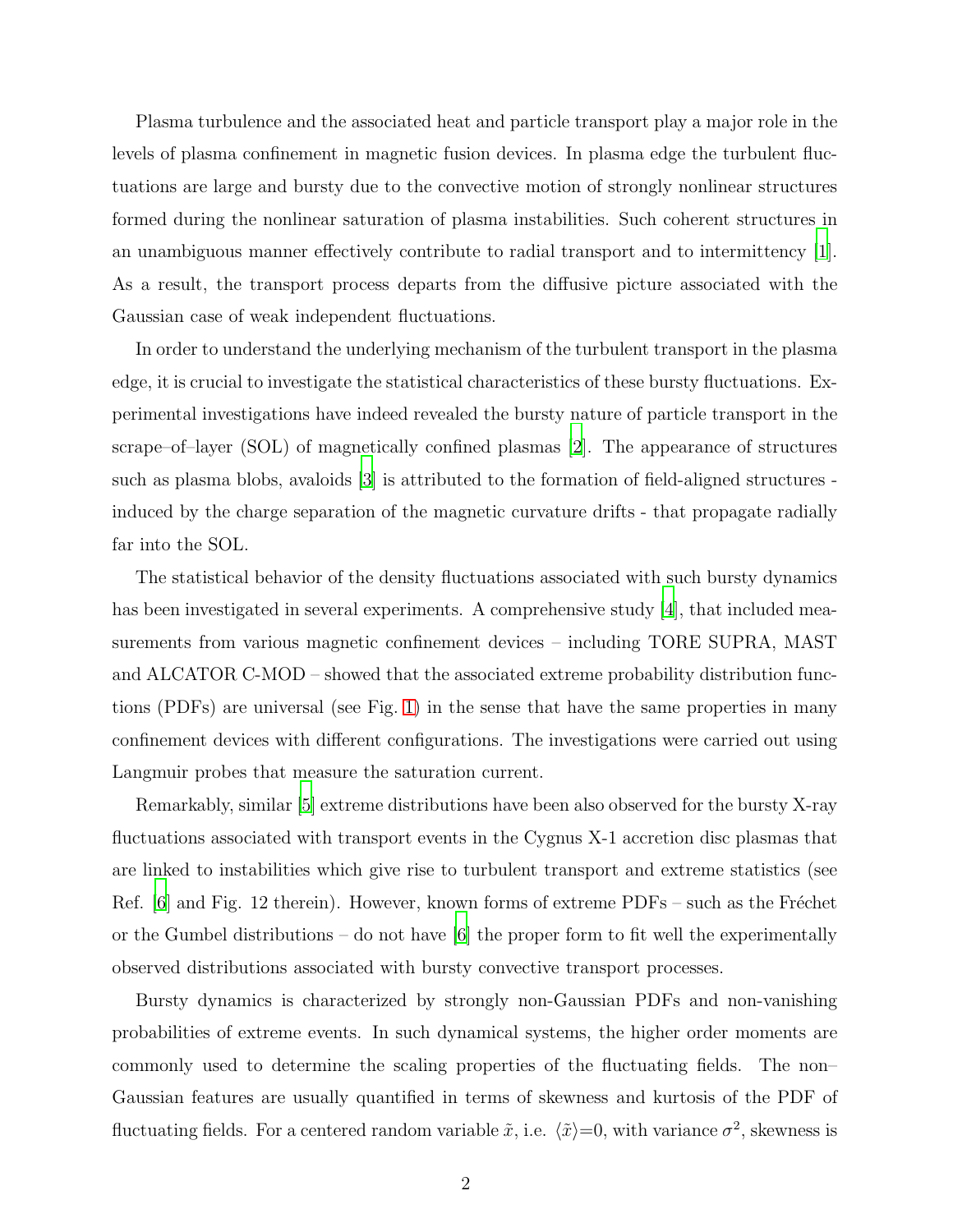

<span id="page-2-0"></span>FIG. 1: The PDF plot of the ion saturation current in the Tore Supra (solid line), Alcator C-Mod (thick solid line), MAST (dashed-dotted line), and PISCES (dots). The ion saturation current was normalized to the standard deviation and the integral of the four PDFs is set equal to 1. Figure reprinted with permission from Ref. [\[4\]](#page-9-3) [\(http://link.aip.org/link/?PHPAEN/10/419/1\)](http://link.aip.org/link/?PHPAEN/10/419/1), Fig. 3, Copyright 2003, American Institute of Physics.

defined by the  $S \equiv \langle \tilde{x}^3 \rangle / \sigma^3$  and the kurtosis (in the newer literature) by  $K \equiv \langle \tilde{x}^4 \rangle / \sigma^4 - 3$ . Skewness is a measure of asymmetry of a PDF; if the left tail is more pronounced than the right tail, the PDF has negative skewness and when the reverse is true, it has positive skewness. Kurtosis measures the excess probability (flatness) in the tails, where excess is defined in relation to a Gaussian distribution. For Gaussian distributions both S and K are equal to zero.

Using ten thousand observed density fluctuation signals measured in TORPEX, Labit et al. [\[7\]](#page-9-6) showed that a unique parabolic scaling relation holds,  $K = 1.502S^2 - 0.226$ , between the skewness  $S$  and the kurtosis  $K$  (see Figure 1 of Reference [\[7](#page-9-6)]). It was also shown that the PDFs of the measured signals, including those characterized by a negative skewness can be described by a special case of the Beta distribution. The density fluctuations were associated with regimes of drift–interchange (D-I) turbulence generated in regions of bad magnetic field curvature and convected away by the  $E \times B$  fluid motion.

Remarkably, there is a striking similarity of the observed  $K-S$  scaling with that of sea surface temperature (SST) fluctuations that are governed by advection through ocean cur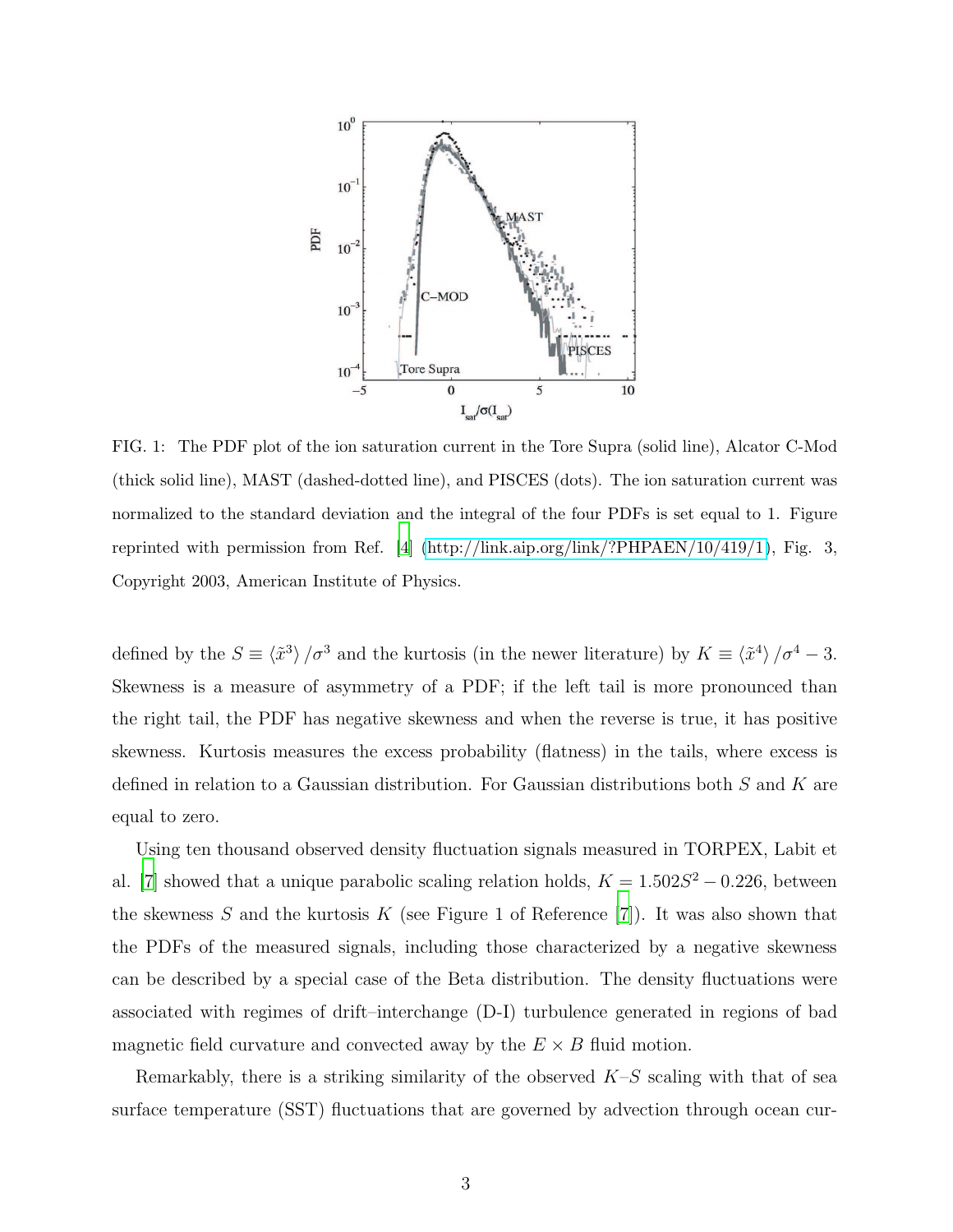rents [\[9](#page-9-7)]. Sura and Sardeshmukh [\[9\]](#page-9-7) proposed a nonlinear Langevin model that can predict the observed scaling in some limits of the model parameters while Krommes [\[8\]](#page-9-8) generalized it to include linear waves - an essential feature of D-I turbulence - and he numerically calculated the associated PDF that includes four indepedent parameters. The fact that the same scaling applies to different physical situations leads to conjecturing that the scaling arises due to basic constraints. The general mathematical constraints on the  $K-S$  relation, as arise from the definition of kurtosis and skewness [\[10\]](#page-9-9), do not provide any insight about the observed scaling. A recent comprehensive study on the observed  $K-S$  scaling between various fusion devices showed that the data align along parabolic curves [\[11\]](#page-9-10). A phenomenological model using the assumption that the fluctuating signals include a linear combination of two basis (Gamma or Beta ditributions) PDFs attempting to accommodate experimental evidence was also provided. However, the large number of the free parameters entering to the model and the small difference between using one or a sum of two Beta PDFs make the model less flexible [\[11](#page-9-10)].

It becomes evident that these observations among different physical systems reveal a universal character associated with strongly non–Gaussian processes. However, the key question is what kind of underlying mechanism is responsible for the universally observed statistical features and what PDF can describe them. In this Letter, a univariate model for the statistical description of bursty fluctuations is presented, using as an example the aforementioned plasma edge density fluctuations. Furthermore, the associated PDF is derived and it is shown that it recovers the universally observed distributions, documented in Ref. [\[4\]](#page-9-3) and the remarkable parabolic scaling between skewness and kurtosis as well, documented in Ref. [\[7\]](#page-9-6). The derived results have universal character, and thus may be applicable to all aforementioned physical systems.

The non–linear processes described by the standard models of turbulence in magnetized plasma are quadratic and are linked with small or large scale convection processes attributed to electric drifts. Thus, it is natural one to assume that the universally observed statistical characteristics associated with the bursty behavior of fluctuations may be attributed to processes that emerge from the non-linear quadratic interaction between turbulent fields. However, extreme statistical features are expected to appear when strong non–Gaussian processes coexist with Gaussian ones. In order to describe the associated universal statistical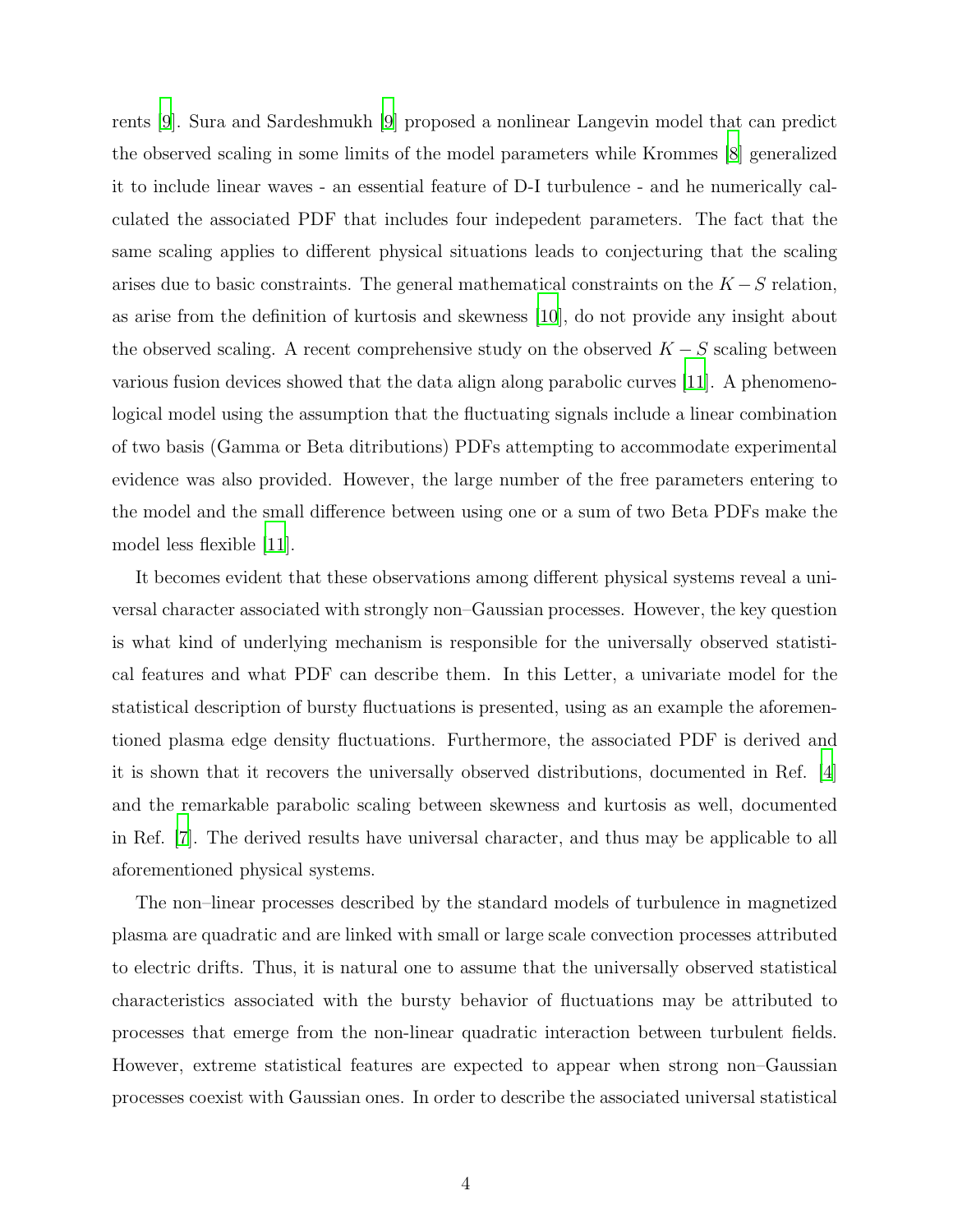

<span id="page-4-0"></span>FIG. 2: (a) Example of bursty time–series  $W(t)$  for different values of  $\gamma$ : (a) -0.11, (b) 0.031, (c) 0.98, corresponding to negative (top), positive (middle), and significantly large positive (bottom) skewed distributions respectively.

properties, we propose a univariate non-Gaussian process  $W(t)$  given by:

$$
W(t) = \frac{Z(t) - \langle Z(t) \rangle}{\sigma_0} + \gamma \frac{Z^2(t) - \langle Z^2(t) \rangle}{\sigma_0^2}
$$
(1)

which results from the superposition of a Gaussian  $Z(t)$  (with standard deviation  $\sigma_0$ ) with a non-Gaussian process attributed to the square of  $Z(t)$ . The latter corresponds to the strongest quadratic non-linearity that may arise due to the interaction of fluctuating fields. The coefficient  $\gamma$ , in front of the quadratic non–Gaussian component is a parameter that measures the deviation of  $W(t)$  from Gaussianity. The process  $W(t)$  may well describe extreme bursty behavior of fluctuations that is characterized by non-linear structures (blobs, avaloids) that travel (convect) through a sea of Gaussian fluctuations. Figure [2](#page-4-0) presents some typical time series  $W(t)$  calculated from Eq. (1) by using a centered random Gaussian fluctuation  $Z(t)$ . In all cases the bursty nature of  $W(t)$  is evident. For the sake of simplicity, from now on, we drop the dependence of  $Z$  and  $W$  on time and consider that  $Z$  is a centered Gaussian process. It should be noted here that the process described by Eq. (1) has been presented in the literature [\[12\]](#page-9-11) as a characteristic simple-to-construct non-Gaussian process and was used as an example for the calculation of the systematic errors of covariances and moments up to fourth order of non-Gaussian time series.

For the derivation of the PDF  $p(w)$  of the random process  $W(t)$ , we express the cumulative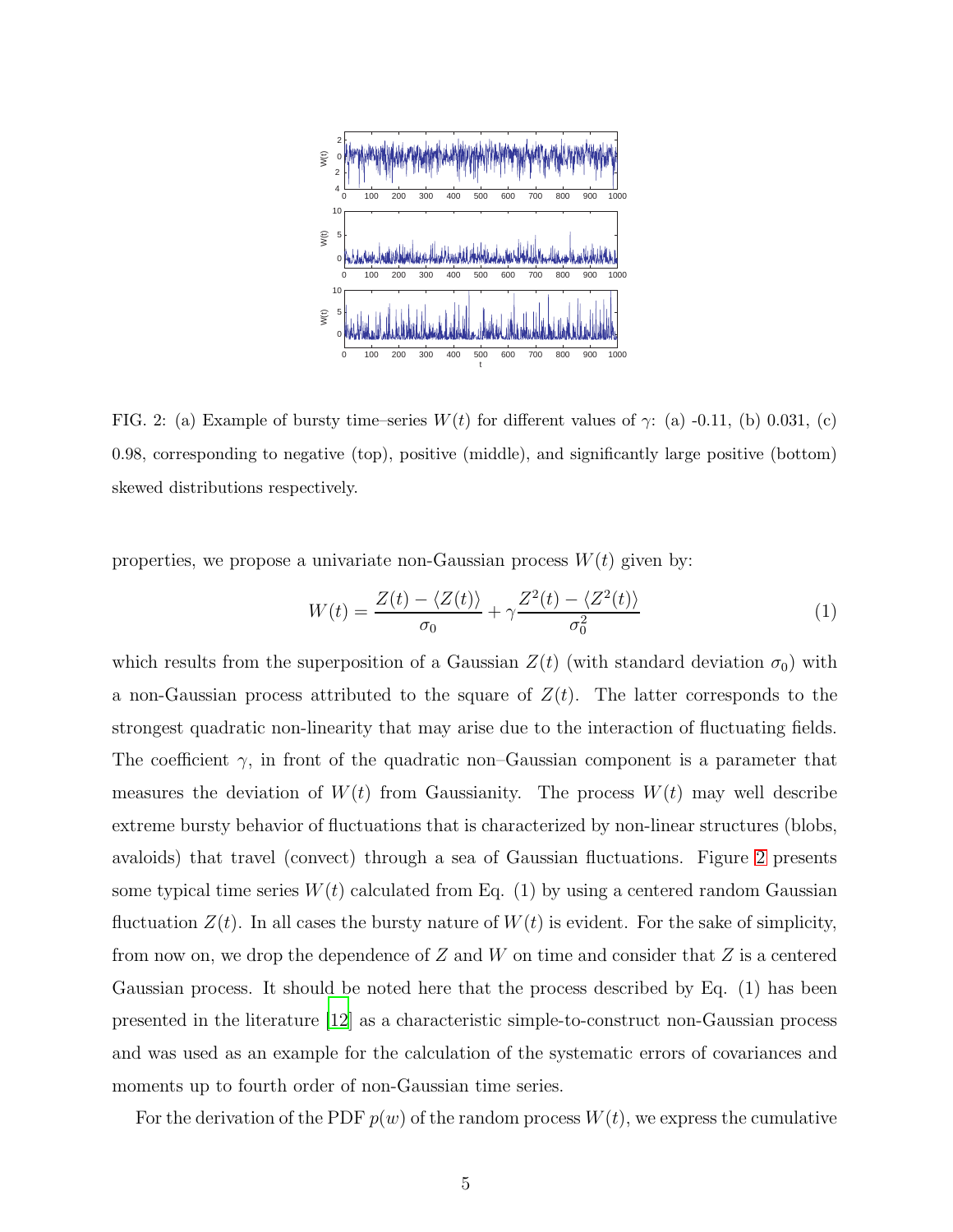distribution function (CDF)  $P(w)$  as follows

<span id="page-5-0"></span>
$$
P(w) = \Pr(W \le w) = \Pr(\gamma (Z - z_1) (Z - z_2) \le 0)
$$
\n(2)

where  $z_1$  and  $z_2$  are the roots of the polynomial

$$
f(Z) = \gamma \frac{Z^2 - {\sigma_0}^2}{{\sigma_0}^2} + \frac{Z}{\sigma_0} - w.
$$
 (3)

Equation [2](#page-5-0) can be expressed in terms of the CDF  $P(Z)$  at  $z = z_1$ ,  $z_2$  and  $p(w)$  can be derived by a simple differentiation that leads to the following expression:

$$
p(w) = \begin{cases} 0, & \text{when } \lambda_w \equiv 4\gamma(w - w_0) < 0 \text{ else;} \\ & \sqrt{\frac{2}{\pi\lambda_w}} \cosh\left(\frac{\sqrt{\lambda_w}}{4\gamma^2}\right) \exp\left(-\frac{1+\lambda_w}{8\gamma^2}\right), \end{cases}
$$
(4)

where  $w_0 = -(4\gamma)^{-1} - \gamma$ . The value and the sign of parameter  $\gamma$  controls the shape and the range of non-zero values of  $p(w)$ . For  $\gamma = 0$ , the  $p(w)$  reduces to that of a centered Gaussian random process. For  $\gamma > 0$  ( $\gamma < 0$ ) a cut off value  $w_0$  exists and  $p(w)$  gets asymmetric presenting long tails in the positive (negative) axis (cf. Figure 3). The minimum (in absolute sense) value of the cut-off is equal to  $w_{0m} = \pm 1$  and corresponds to  $\gamma = \mp 1/2$ . Note, that the same analytic expression for  $p(w)$  can also be derived by noticing that the non-Gaussian process W can be re-written in terms of a scaled and shifted non-central chi-squared random process with one degree of freedom,

$$
W = w_0 + \gamma \left(\frac{Z}{\sigma_0} + \frac{1}{2\gamma}\right)^2 \tag{5}
$$

and using the expression of non-central chi-squared PDF along with standard transform techniques of random variables.

In Fig. [4,](#page-6-0) we have plotted  $p(w)$  choosing positive values of  $\gamma$  that range up to  $\gamma = 0.2$ . The resulting distributions exhibit the same behavior with the measured distributions of plasma edge density fluctuations, as have been observed in several magnetic confinement devices and presented here in Fig. [1.](#page-2-0) Note, that the characteristic clustering of the PDF curves around 0.05 for values around 2.5 which is experimentally observed (cf. Fig. 1) is recovered by the distribution  $p(w)$  (cf. Figs. 3 and 4) - independently on the value of  $\gamma > 0$ - a characteristic that is not recovered in the plots of PDF in Ref. [\[8\]](#page-9-8). Similar features appear also in the PDF of the x–ray observations associated with anomalous transport in accretion disks (cf. Fig. 8 of Ref. [\[6](#page-9-5)]).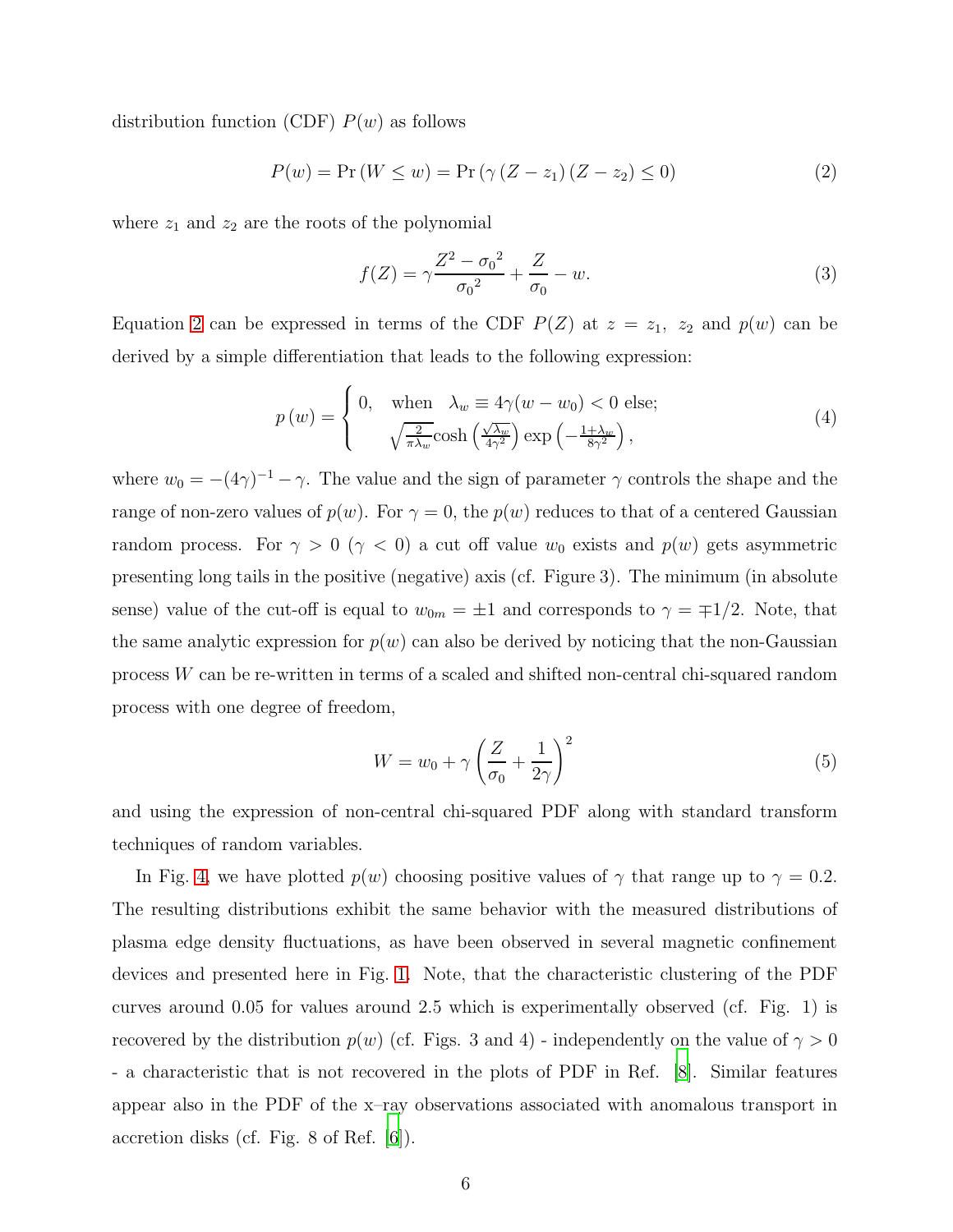

FIG. 3: The family of distributions  $p(w)$ , for different values of  $\gamma = -2$ ,  $-0.02$ , 0, 0.02 and 2. The symmetry with respect to  $\gamma$  is evident. As  $\gamma$  increases the absolute value of the cut–off decreases (increases) for  $\gamma < 0.5$   $(\gamma > 0.5).$ 



<span id="page-6-0"></span>FIG. 4: The family of distributions  $p(w)$ , for  $\gamma = 0.05$ , 0.1 and 0.2. The resulting PDFs recover the universally observed distributions presented at Fig. [1.](#page-2-0)

Unlike, to the BHP distribution [13] which does not have any free parameter,  $p(w)$  depends on  $\gamma$  such that its higher order moments can receive multiple values. Furthermore, the existence of a single free parameters allows  $p(w)$  to be used for the fitting of experimentally observed distributions. The high order moments of multivariate Gaussian processes can be determined by a simple method based on the Wicks theorem. All odd moments are zero and all even moments can be reduced to homogeneous polynomials. For the considered process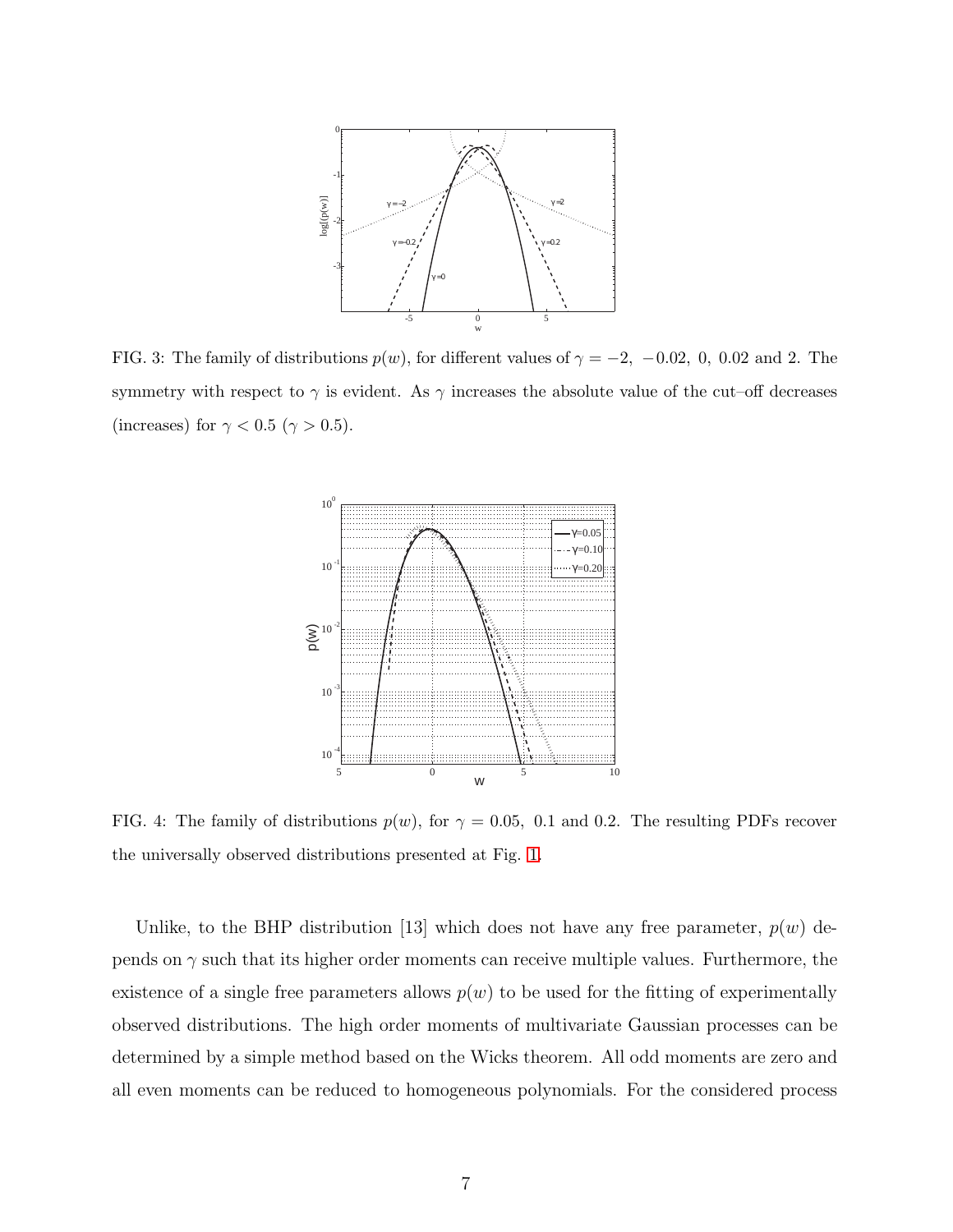W, the values of skewness and kurtosis depend on the value of  $\gamma$  and are given by [\[12](#page-9-11)],

<span id="page-7-0"></span>
$$
S = 2\gamma \frac{3 + 4\gamma^2}{(1 + 2\gamma^2)^{3/2}} \text{ and } K = 48\gamma^4 \frac{1 + \gamma^2}{(1 + 2\gamma^2)^2}
$$
 (6)

For  $\gamma = 0$ , the process W is Gaussian and  $K = S = 0$ . As  $|\gamma|$  increases kurtosis and skewness converge to their extreme values  $K_{max} = 12$  and  $S_{max} = \pm 2^{3/2}$ , respectively. Noticeably, these values agree with the range of the values reported in the Letter by Garcia et al [\[14\]](#page-9-12), in which the authors investigate intermittent transport in plasma edge using extensive numerical simulations that take into account the presence of SOL.

Using the parabolic ansatz,  $K = aS^2 + b$  for the parametric relations in Eq. [\(6\)](#page-7-0), it can be easily found that

$$
a(\gamma) = 12 \frac{(1+\gamma^2)(1+2\gamma^2)}{(3+4\gamma^2)^2},\tag{7}
$$

and  $b = 0$ . The function  $a(\gamma)$  converges rapidly to the value  $a = 3/2$ , which is exactly the value of the universally observed parabolic scaling, reported in Refs. [\[7,](#page-9-6) [8,](#page-9-8) [9\]](#page-9-7).

It is interesting to compare the derived  $K - S$  curve of Eq. [\(6\)](#page-7-0), to that attributed to a quadratic product of two central Gaussian processes  $Z_1$ ,  $Z_2$ , i.e.  $W_{\Gamma} = \gamma_{\Gamma} Z_1 Z_2$ . Here  $\gamma_{\Gamma}$ denotes the correlation between the Gaussian fields. For  $Z_1 = Z_2$  and  $\gamma_{\Gamma} = 1$ , the PDF of  $W_{\Gamma}$  is simply the chi-squared distribution with one degree of freedom. The associated PDF  $p(W_{\Gamma})$  has been presented in Ref. [\[15\]](#page-9-13), and the corresponding values of skewness and kurtosis were found equal to:

$$
S_{\Gamma} = -2\gamma_{\Gamma} \frac{3 + \gamma_{\Gamma}^2}{(1 + \gamma_{\Gamma}^2)^{3/2}} \text{ and } K_{\Gamma} = 6 \frac{1 + 6\gamma_{\Gamma}^2 + \gamma_{\Gamma}^4}{(1 + \gamma_{\Gamma}^2)^2},
$$
(8)

respectively. The parabolic relation,  $K = a_{\Gamma}S^2 + b_{\Gamma}$ , between  $S_{\Gamma}$  and  $K_{\Gamma}$ , results to the derivation of the following coefficients:

<span id="page-7-1"></span>
$$
a_{\Gamma} = \frac{6(1+\gamma_{\Gamma}^2)}{(3+\gamma_{\Gamma}^2)^2} \text{ and } b_{\Gamma} = 6.
$$
 (9)

Note that for  $|\gamma_{\Gamma}| = 1$ , the values of kurtosis and skewness are equal to  $K_{max}$  and  $S_{max}$ , while for  $\gamma_{\Gamma} = 0$ , are equal to 6 and 0, respectively.

Equations [\(6\)](#page-7-0) and [\(9\)](#page-7-1) define a closed curve in the  $K-S$  space for continuous values of the parameters  $\gamma$  and  $\gamma_{\Gamma}$  respectively (see Fig. [5\)](#page-8-0). The low boundary of the curve corresponds to extreme bursty processes W given by Eq. (1) and distributed according to  $p(w)$ , while the upper boundary corresponds to  $W_{\Gamma}$  which is distributed according to the "local flux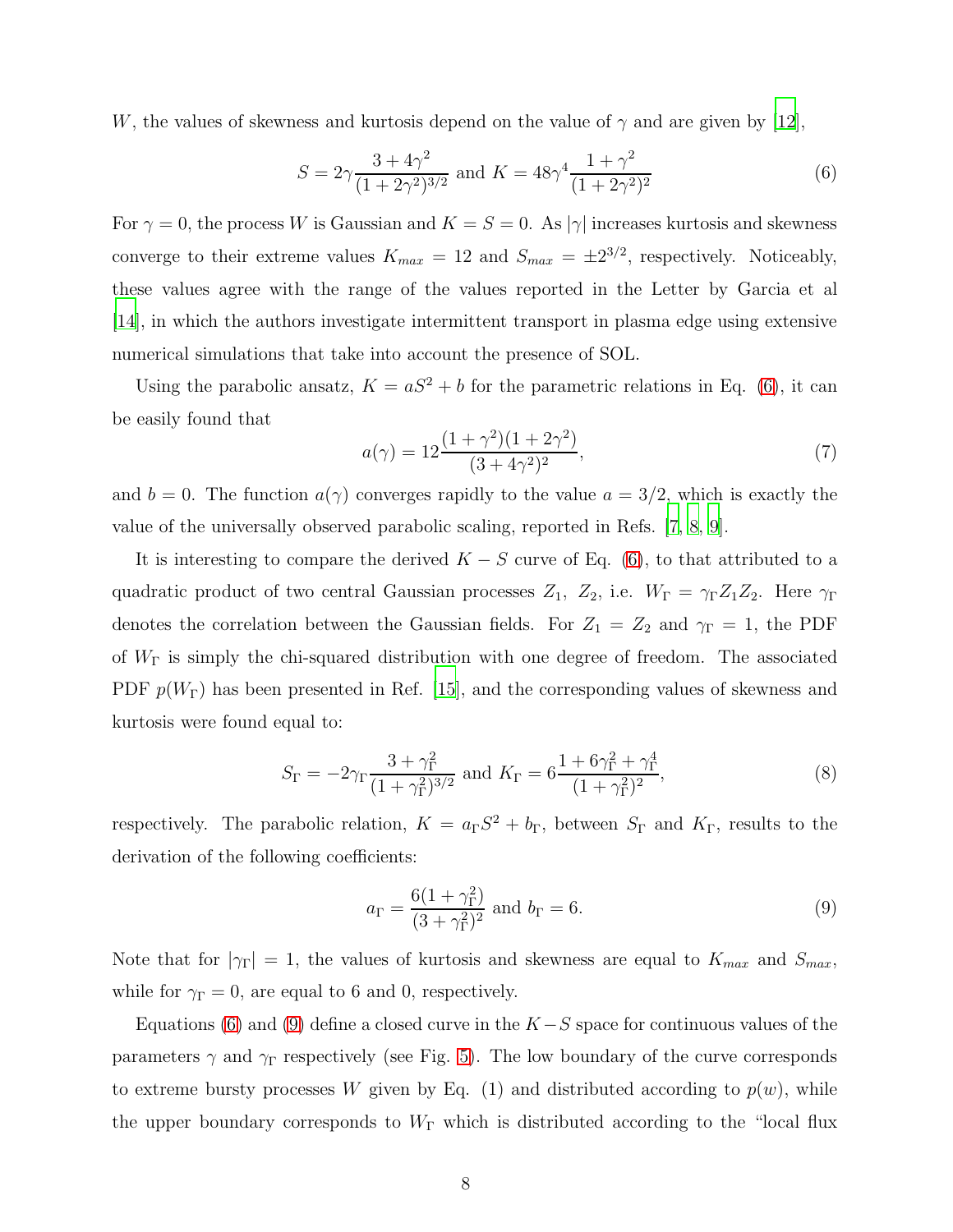

<span id="page-8-0"></span>FIG. 5: The  $K - S$  curve for stochastic processes described by quadratic polynomial of gaussians. The solid line corresponds to  $W(t)$  and the dashed line to  $w_{\Gamma}(t)$  process.

PDF" (see Eq. (7) in Ref. [\[15\]](#page-9-13)). The clustering of the  $K-S$  values around the  $K = 1.5S^2$ curve is patently seen in Fig. 1 of Reference [\[7\]](#page-9-6) and in Fig. 3 of Reference [\[9\]](#page-9-7).

It is straightforward to show numerically, that for non–Gaussian processes (described by second order polynomials of Gaussians) the "cloud" of  $K - S$  points fall into (not shown here) the closed curve. The latter follow a parabolic trend – similar to the experiments [\[11\]](#page-9-10) – with scaling that depends on the selection of the polynomial coefficients. Furthermore, for processes described by higher order Gaussian polynomials the "cloud" follows also parabolic trend including much higher values of K and S.

In conclusion, a univariate stochastic model for the description of extreme bursty fluctuations W based on generic properties of quadratic non-linearities is presented. The model and the associated probability distribution function describe statistical properties of the SOL density fluctuations which are governed by the  $E \times B$  convection. The universal character of the stochastic process stems from the fact that the associated extreme PDF recovers properties of variabilities (density/sea temperature/x-ray intensity) observed at boundary regions (SOL/sea surface/accretion edge) of different physical processes that are characterized by convection (electric drift/ocean current/rotation). The proposed univariate stochastic model describes the statistical characteristics of these relaxation phenomena at a state of extreme statistical behavior. It is evident that the parabolic relation between S and K when observed